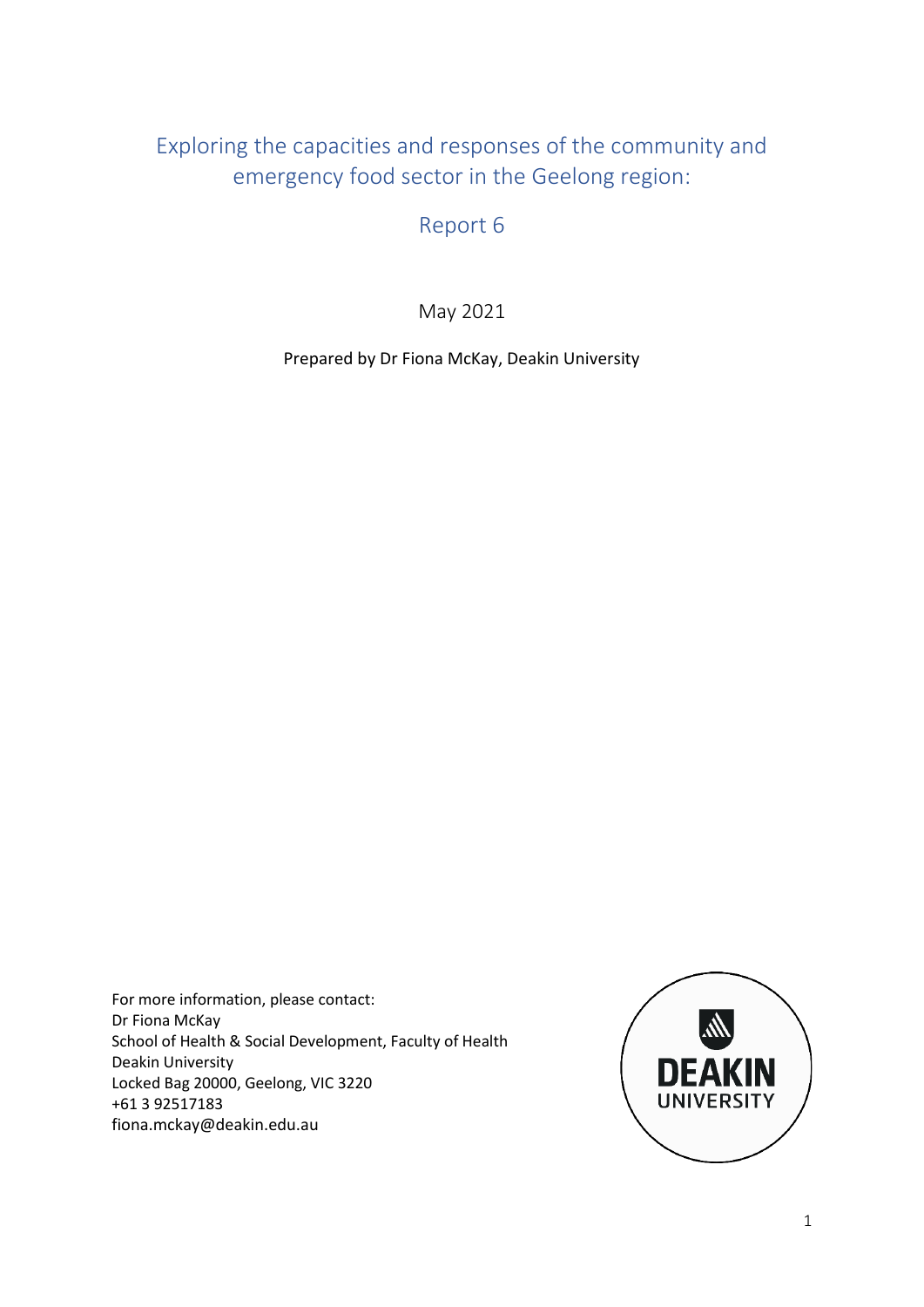# Executive Summary

This is the final report in a series exploring the emergency and community food landscape in the Geelong region. This work seeks to investigate how the emergency and community food aid sector are responding to the Covid-19 pandemic and the constant changes and uncertainty related to welfare payments.

Building on the work of the Give Where You Live Foundation, and their support of the Geelong Food Assistance Network, this study focuses on the various providers of emergency and community food aid in the Geelong region to gain an understanding of how they are responding to the Covid-19 pandemic, and to investigate the relationship between the provider of food aid itself and those in need. This research seeks to enable additional collaboration and assist share results as they come to hand for rapid evidence-informed policy and practice.

Data for this report were collected from 11 of the 40 emergency food aid providers in the region, including community, religious, welfare and/or non-profit organisations. The online survey was open from 15 April 2021 to 30 April 2021.

Consistent with the previous month, respondents reported a stabilisation of need and supply this month. Respondent were able to source and supply foods to those in need. As the Covid-19 situation stabilises, concerns are now turning to chronic problems within our society, including how to support people experience domestic violence and homelessness.

Once again, we thank all agencies who took time to complete this and any of the previous surveys.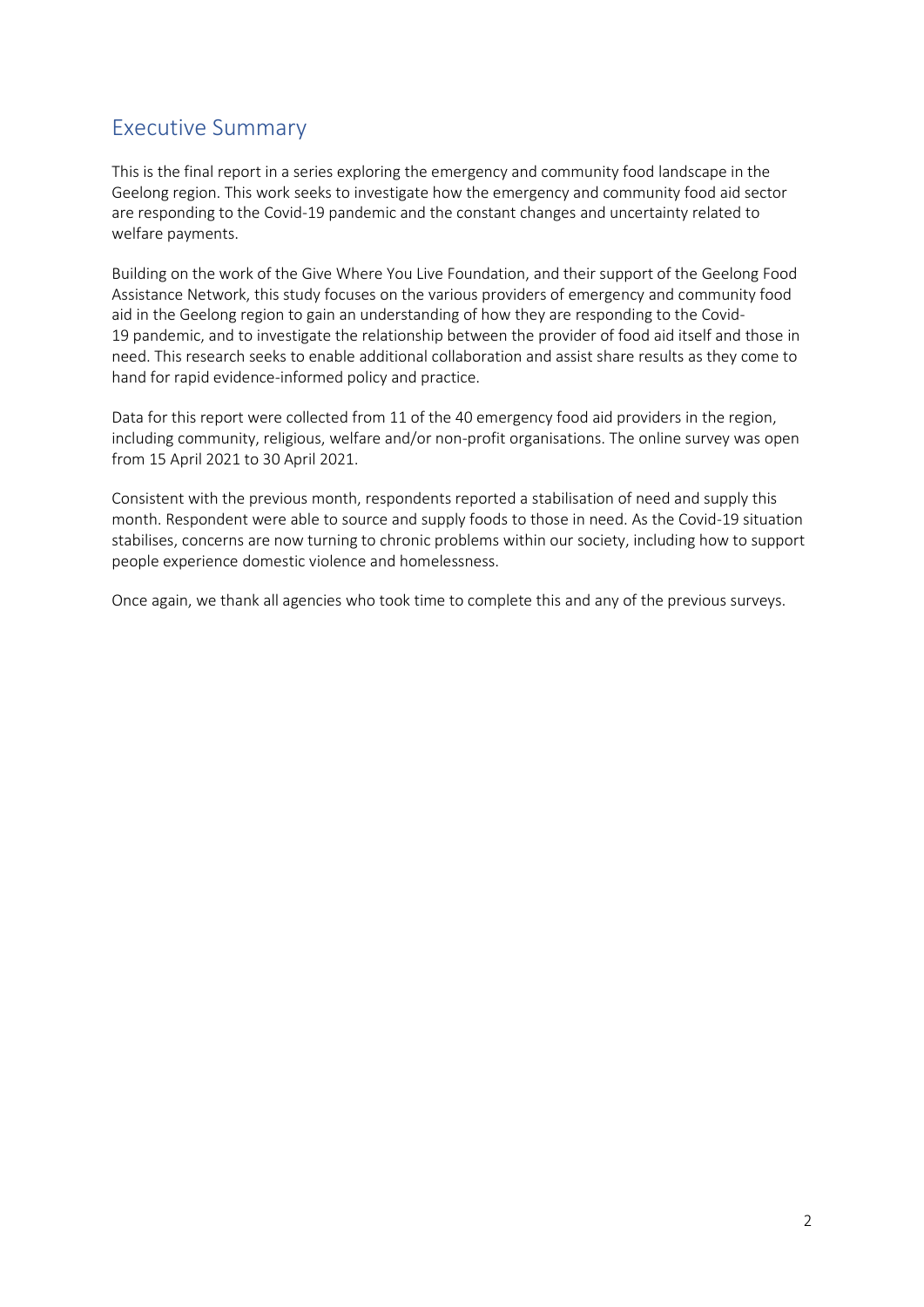## Introduction

Victoria was once again largely Covid-19 free in April, and with vaccines becoming more and more available, things are starting to feel like they are getting back to normal. This tentative normality remains precarious, with small outbreaks in Sydney and the emerging catastrophic Covid-19 situation in India ensuring that Covid-19 is not far from our minds. With JobKeeper ending and the housing market continuing to skyrocket, there are concerns for those who are precarious financial situations, however, despite border closers the economy appears to be in recovery.

This is the final report exploring the response of emergency and community food agencies in the Geelong region to the immediate and long tail of the Covid-19 pandemic.

This research builds on the work of the Give Where You Live Foundation, and their support of the Geelong Food Assistance Network to explore the response and capacity of emergency food aid agencies in the Geelong region. Understanding who is seeking emergency food relief, the capacity of the agencies to meet this need and any changes in demand will give us a greater understanding of community and emergency food aid provision within the Geelong region. Furthermore, how the sector is functioning in this crisis period, in terms of human resources, food supplies, funding and similar operational functions, will help to illustrate opportunities for additional support and collaboration as we move out of the initial crisis period of the pandemic in Victoria.

#### Aims

The aim of this project is to explore the various providers of emergency and community food aid in the Geelong region to gain an understanding of how they are dealing with the Covid-19 pandemic, and to investigate the relationship between the provider of food aid itself and those in need.

Specifically, the aims of this research are to:

- 1. Investigate any change in client need as a result of the Covid-19 pandemic.
- 2. Explore problems in meeting demand as a result of the Covid-19 pandemic.
- 3. Investigate the implications of food insecurity and food aid use as a result of the Covid-19 pandemic.

Additionally, this research will provide an up-to-date overview of the emergency and community food aid sector in the Geelong region and will provide a space in which emergency and community food sector and their clients' experiences and inequalities can be reported and recorded. This research seeks to enable additional collaboration and assist share results as they come to hand for rapid evidence-informed policy and practice.

### Method

#### Sample and recruitment

A database of agencies and organisations providing food relief services to people in need in the Geelong region was compiled by the Give Where You Live foundation from information publicly available on the Geelong Food Assistance Network website. This database included information such as name, email, and location, and included 40 individual organisations with 69 email contacts in total.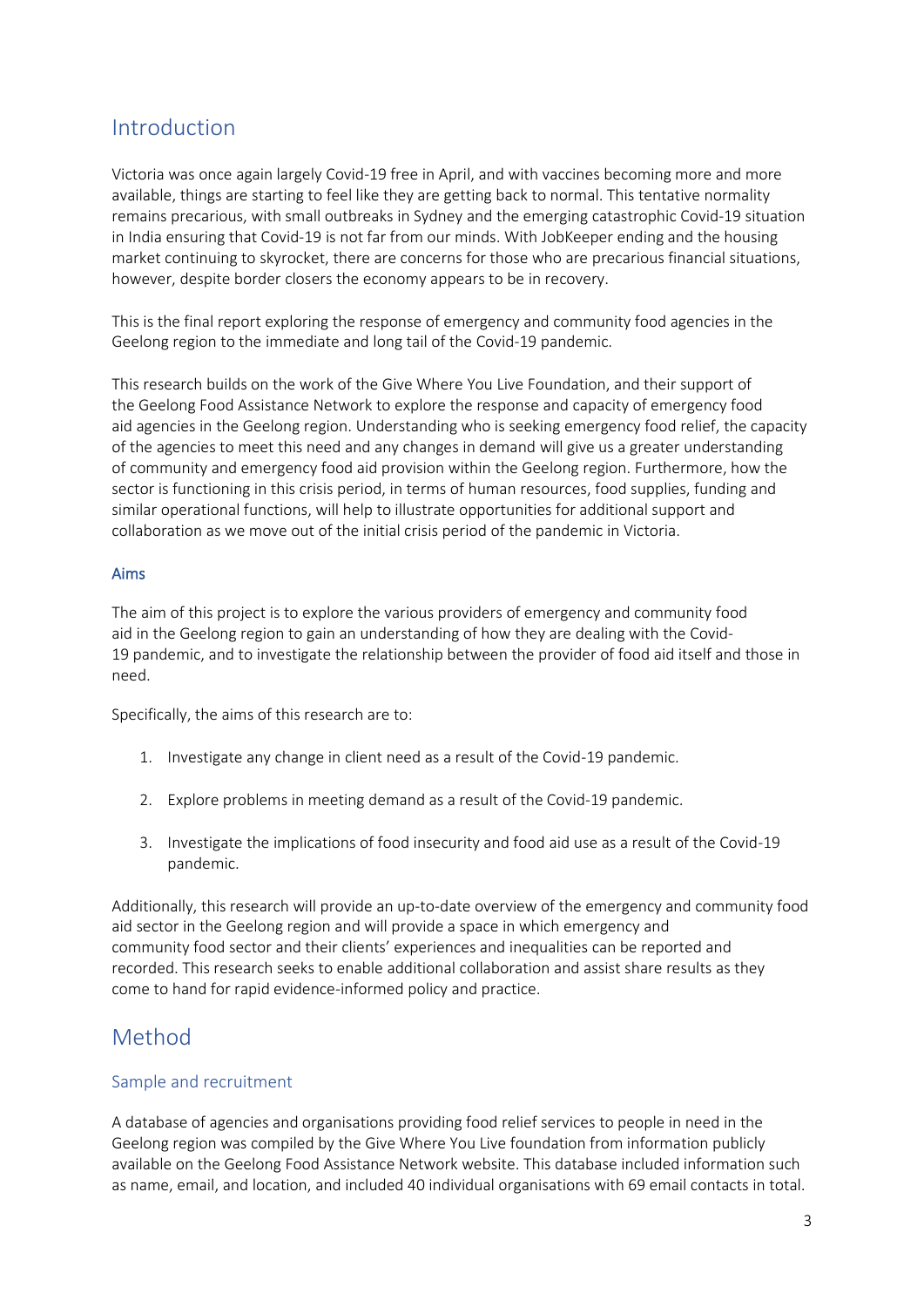An email containing an overview of the study and a link to the second web-based survey was sent to each organisation. Ethics approval was granted by the Deakin University Human Research Ethics Committee [HAEG-H 219\_2020].

#### Data Collection

The survey was open from 15 April 2021 to 30 April 2021. It consisted of 35 closed and open-ended questions with no forced responses. This survey is the fifth of six and aims to gather continuous data which can be assessed against previous surveys to report any changes. This survey covered the following areas of investigation:

- General overview of the organisation including services provided, operating hours, location, and any impacts on the delivery of services due to the Covid-19 Pandemic
- Staffing and funding; including percentage of paid to volunteer staff, where funding comes from and if/how this has changed due to the Covid-19 Pandemic
- Food that the organisation provides; including types of food provided as per the Australian Guide to Healthy eating, sources of the food supply and any changes to this supply, and storage preparation and delivery of food
- Profile of who the organisation supports, including any changes in clientele since the Covid-19 Pandemic, how the changes in government support has affected clients and if the organisation is supporting more children than before

#### Data analysis

Data from close-ended questions were analysed using basic descriptive statistics to characterise the sample. Categorical data were reported using frequencies and percentages while continuous data were presented as means, medians, and standard deviations. Data were analysed using Excel. To ensure respondent privacy and confidentiality, a participant identification number is used to differentiate between quotes. Data are presented as statistics supported by direct quotes where appropriate.

### Results

#### General characteristics

Of the 40 emails sent, eleven completed surveys were received, this is a similar response rate to previous months, with most respondents also having completed at least one previous survey.

Of the seven agencies that provided meals as part of their food relief services this month, the number of meals averaged 775, this is higher than previous months, with some agencies also reporting that they are now providing food in other ways, for example in the form of vouchers.

Most respondents provide a range of foods from the different food groups. The most common food groups provided by respondents were fresh, tinned and frozen fruit and vegetables and breads, grains and cereals, milks and other dairy products (n=9, 82%); this is similar to previous reporting periods – reflecting some stabilisation in supply. When asked if they had sufficient supply of these food groups to meet demand, most respondents had no supply issues. Similar to other reporting periods, respondents reported that the main challenge was with supplying protein, including chicken, pulses, beef, beans, eggs, and fish.

Respondents reported referring clients to a range of services, most notably to accommodation services (n=7, 64%). Like previous months, there continues to be concern that people experiencing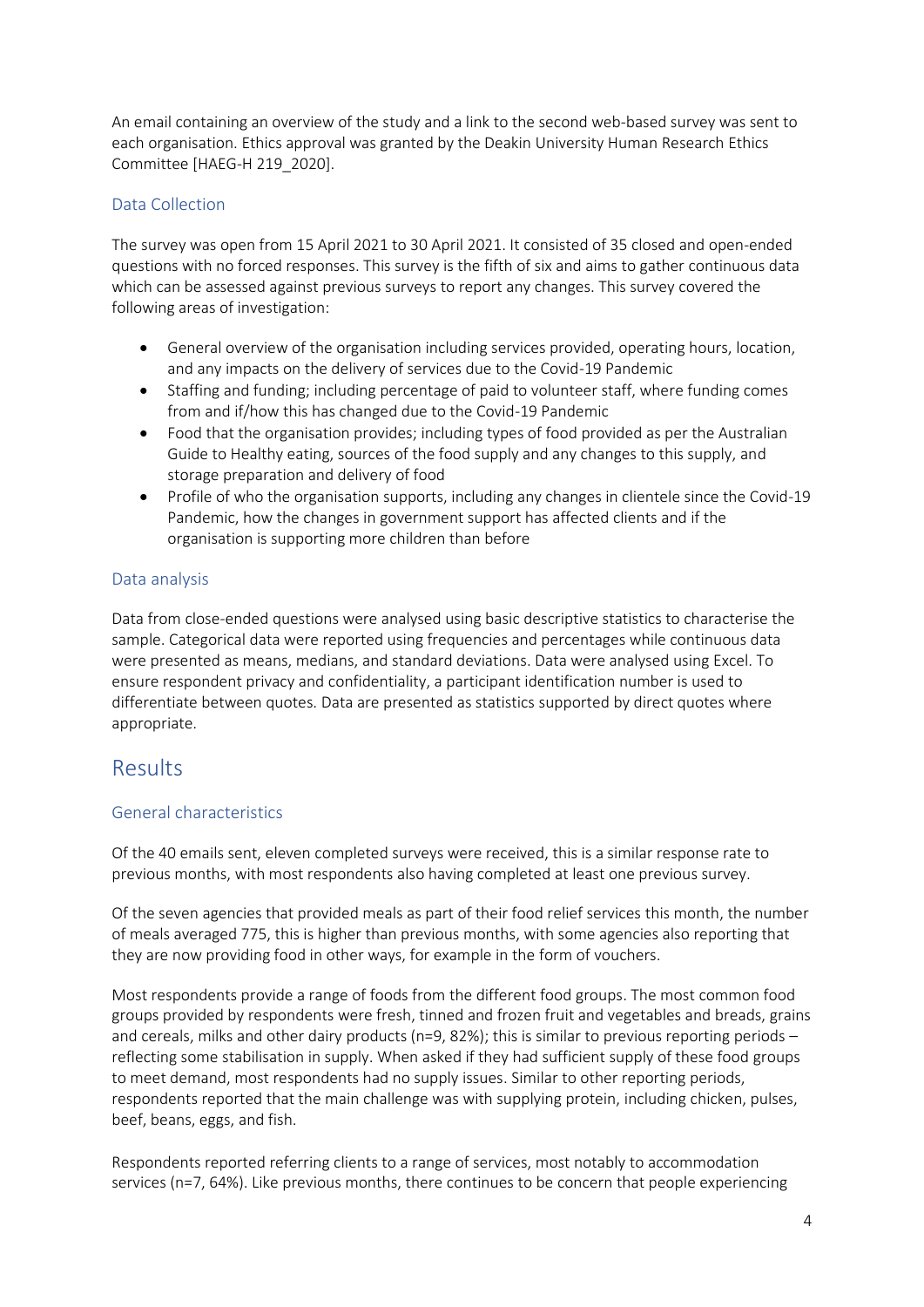homelessness and who are sleeping rough will increase, unlike other reporting periods, there was also a noticeable increase in the number of agencies who were concerned about domestic violence and that people experiencing violence not receiving the assistance they need.

The distribution of primary population groups serviced by respondents was similar to previous months. The most serviced group were families people experiencing homelessness, and people with a disability (n=10, 90%). Like the previous month, the gender split for recipients of the services was largely even this month.

See table 1 for an outline of the general characteristics of the emergency food providers who responded to the survey.

| $\frac{1}{2}$ able 1. Octilcial characteristics of child gency tool all providers (if $\pm 1$ |          |  |  |
|-----------------------------------------------------------------------------------------------|----------|--|--|
| Referrals*^                                                                                   |          |  |  |
| Accommodation support services                                                                | 7(63%)   |  |  |
| Family/domestic violence services                                                             | 5(45%)   |  |  |
| Mental health service providers                                                               | 5(45%)   |  |  |
| Financial counselling                                                                         | 3(27%)   |  |  |
| Family support services                                                                       | 2(18%)   |  |  |
| Primary population*^                                                                          |          |  |  |
| Families                                                                                      | 10 (90%) |  |  |
| People experiencing homelessness                                                              | 10 (90%) |  |  |
| People with a disability                                                                      | 10 (90%) |  |  |
| People with drug and/or alcohol dependency                                                    | 9(82%)   |  |  |
| People from casual/unstable industries                                                        | 8(72%)   |  |  |
| International Students                                                                        | 7(63%)   |  |  |
| Aged People                                                                                   | 7(63%)   |  |  |
| Young people/children                                                                         | 6(55%)   |  |  |
| Migrants (including refugees and asylum seekers)                                              | 6(55%)   |  |  |
| Aboriginal and Torres Strait Islander people                                                  | 4 (36%)  |  |  |

#### Table 1. General characteristics of emergency food aid providers (n=11)

\*respondents could chose more than one option, ^not answered by all respondents

#### Changes in services and need because of Covid-19

In this reporting month, like last month, Victoria was Covid-19 free all month. This stabilization in the local Covid-19 situation has allowed further certainty for many people.

While Covid-19 related restrictions have been progressively relaxed across the state, eight respondents reporting that they were still adhering to restrictions. Despite these restrictions, seven respondents were operating the same as they had in the previous month, and four were providing services to more people. This is a positive move over the previous month where some respondents were temporary closed or providing a reduced service. This suggests a return to normality.

On a positive note, most respondents reported that their staffing was stable this month. This is an improvement on previous months where respondents had reported that they had lost staff, especially volunteer staff, leading many agencies to worry about how they would fulfil their future needs.

Most respondents reported that the number of people accessing their services this month were roughly the same or had increased compared to the past month (n=9, 82%), this is consistent with the previous reporting period.